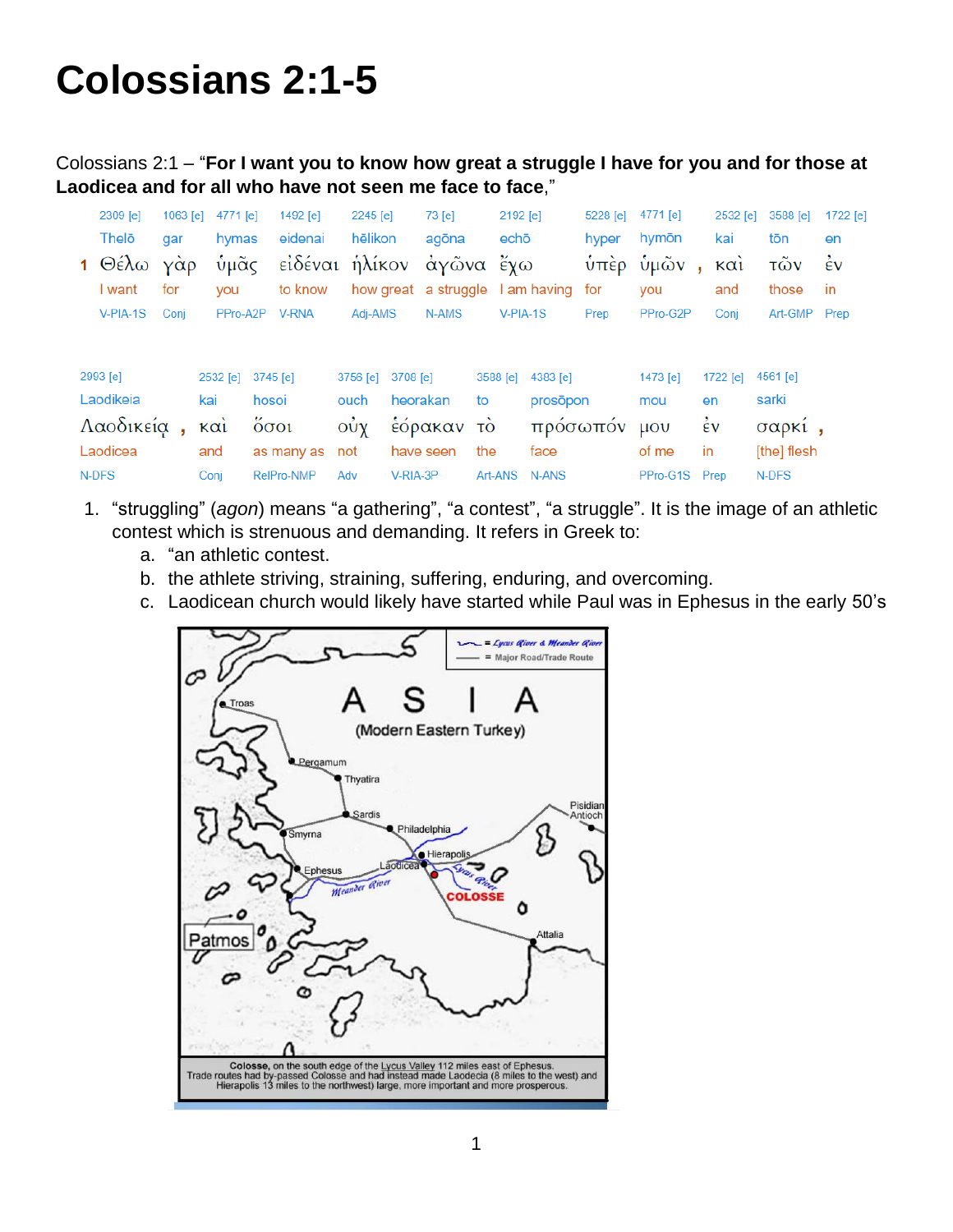- 2. Three groups of people addressed here:
	- a. People in the Colosse church who know Paul and have met Paul. This likely took place when they visited Ephesus.
	- b. People who are in the church of Laodicea which was started by Colosse and/or Ephesian believers. Paul has never been to the Laodicean church.
	- c. The people who have joined the churches in Colosse and Laodicea, but have never met Paul or heard him teach.
- 3. Paul wants to see these believers face to face because that is part of his commission identified in Colossians 1:25, "I became a minister according to the stewardship from God that was given to me for you (Gentiles), to make the word of God fully known."

## 2:2 – "**that their hearts may be encouraged, being knit together in love, to reach all the riches of full assurance of understanding and the knowledge of God's mystery, which is Christ**,"

|     |                        | 2443 [e] 3870 [e]                        |          | 3588 [e]      | 2588 [e]            | 846 [e]         |          | 4822 [e]                     | 1722 [e] 26 [e] |           |                |                |     | 2532 [e]          | 1519 [e]            | 3956 [e]                | 4149 [e] |
|-----|------------------------|------------------------------------------|----------|---------------|---------------------|-----------------|----------|------------------------------|-----------------|-----------|----------------|----------------|-----|-------------------|---------------------|-------------------------|----------|
|     | hina                   | paraklēthōsin<br>hai<br>autōn<br>kardiai |          |               |                     | symbibasthentes |          |                              |                 | en        | kai<br>agapē   |                |     | eis               | pan                 | ploutos                 |          |
|     | $2 \frac{v}{1}v\alpha$ | παρακληθῶσιν αἱ                          |          |               | καρδίαι             | αὐτῶν,          |          |                              | συμβιβασθέντες  |           | $\frac{1}{2}v$ | άγάπη,         |     | $\kappa$ $\alpha$ | $\vec{\epsilon}$ ic | $\pi\tilde{\alpha}v$    | πλοῦτος  |
|     | that                   | may be encouraged                        |          | the           | hearts              | of them         |          | having been knit together in |                 |           | love           |                | and | to                | all                 | [the] riches            |          |
|     | Conj                   | V-ASP-3P                                 |          | Art-NFP       | N-NFP               | PPro-GM3P       |          | V-APP-NMP                    |                 |           | Prep           | N-DFS          |     | Conj              | Prep                | Adj-ANS N-ANS           |          |
|     |                        |                                          |          |               |                     |                 |          |                              |                 |           |                |                |     |                   |                     |                         |          |
|     |                        | 3588 [e] 4136 [e]                        | 3588 [e] | 4907 [e]      |                     | 1519 [e]        | 1922 [e] |                              | 3588 [e]        | 3466 [e]  |                | 3588 [e]       |     | 2316 [e]          | 5547 [e]            |                         |          |
| tēs |                        | plērophorias                             | tēs      | syneseös      |                     | eis             |          | epignōsin                    | tou             | mystēriou |                | tou            |     | Theou             | Christou            |                         |          |
| τῆς |                        | πληροφορίας                              | τῆς      |               | συνέσεως,           | $ε$ ίς          |          | έπίγνωσιν                    | τοῦ             |           | μυστηρίου      | τοῦ            |     |                   | Θεοῦ, Χριστοῦ,      |                         |          |
|     | of the                 | full assurance                           | ٠        |               | of understanding to |                 |          | [the] knowledge of the       |                 | mystery   |                | $\blacksquare$ |     | of God            |                     | <b>Iwhich is Christ</b> |          |
|     | Art-GFS N-GFS          |                                          |          | Art-GFS N-GFS |                     | Prep            | N-AFS    |                              | Art-GNS N-GNS   |           |                | Art-GMS N-GMS  |     |                   | N-GMS               |                         |          |

## 1. **Purpose of Paul visiting/writing**: "My purpose is" (written into the NIV)

- a. *Parakaleo* means "to call to", to call for", "to exhort", "to encourage"
- b. Paul's purpose was to encourage believers in heart and united in love.
	- i. *sumbibazo* meaning "to join together", "to consider", "to teach", "to instruct"
		- 1. the idea is to unite the people through teaching.
		- 2. To have the people consider the teaching and exhortation that they unify around the common understanding of the Truth.
		- 3. This is not merely joining together for peace and harmony, but joining together because they are focused on the Truth
- c. The word "encouraged" can be translated "exhorted."
- d. The "love" in "united in love" is according to the parallel verse in Ephesians 3:17 the love Christ has for all the believers. So, the idea is that Paul's words would encourage/exhort them to manifest the unity they have by being in Christ (See Ephesians 4:14, etc.)
- 2. **The Target**: "so that"
	- a. So they may have full riches of complete understanding.
	- b. The encouragement/exhortation and unity in the body of Christ would manifest the "full riches of complete understanding."
	- c. Those who encourage/exhort and are committed to the body of Christ (the church) have access to the spiritual blessings.
- 3. End Game: "in order that"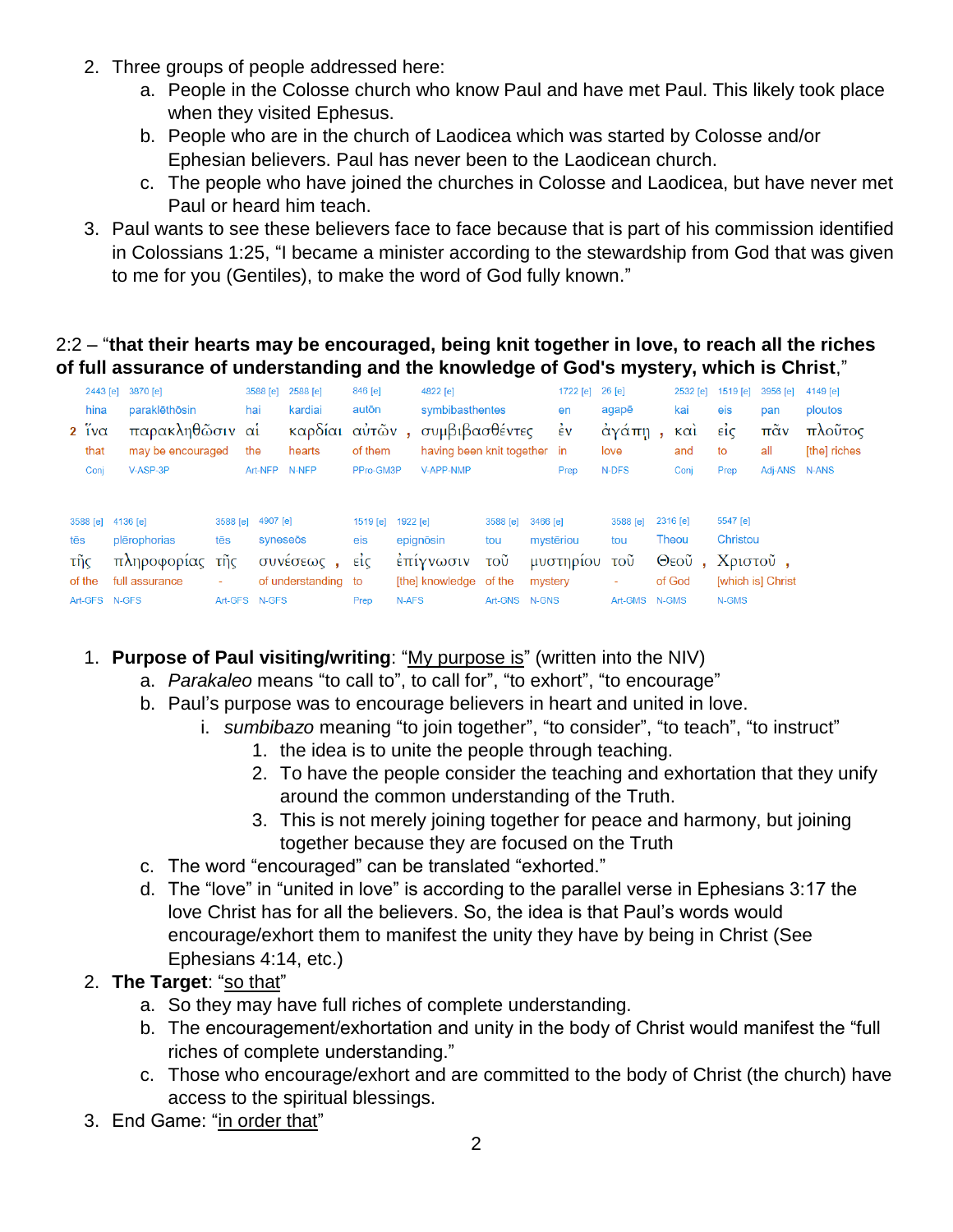- a. Know the mystery of God (which is to know Christ) in whom are the treasures of wisdom and knowledge!
- b. The ultimate goal is to know Christ (this is much more than accepting him as savior and knowing him as Lord.) See Ephesians 3:14-21

### 2:3 – "**in whom are hidden all the treasures of wisdom and knowledge**."

|      | 1722 [e] 3739 [e]                         | 1510 [e] 3956 [e] |        |     | 3588 [e] 2344 [e] | 3588 [e] 4678 [e] |             | 2532 [e] 1108 [e] |                                               | 614 [e]                                                           |  |
|------|-------------------------------------------|-------------------|--------|-----|-------------------|-------------------|-------------|-------------------|-----------------------------------------------|-------------------------------------------------------------------|--|
| en   | hō                                        | eisin             | pantes | hoi | thēsauroi         | tēs               | sophias kai |                   | gnōseōs                                       | apokryphoi                                                        |  |
|      |                                           |                   |        |     |                   |                   |             |                   |                                               | 3 έν ω είσιν πάντες οί θησαυροί της σοφίας και γνώσεως άπόκρυφοι. |  |
| in   | whom                                      | are               | all    | the |                   |                   |             |                   | treasures - of wisdom and of knowledge hidden |                                                                   |  |
| Prep | RelPro-DMS V-PIA-3P Adj-NMP Art-NMP N-NMP |                   |        |     |                   | Art-GFS N-GFS     |             | Coni              | N-GFS                                         | Adi-NMP                                                           |  |

- 1. Christ is the source of wisdom, just as he is the source of life.
- 2. The false teachers were focusing on other things, arguments, ideologies, political alliances
- 3. 2 Corinthians 10:5 "We destroy arguments and every lofty opinion raised against the knowledge of God, and take every thought captive to obey Christ,…"

### 2:4 – "**I say this in order that no one may delude you with plausible arguments**."

|       |  | 3778 [e] 3004 [e] 2443 [e] 3367 [e] 4771 [e] 3884 [e] |                                                            | 1722 [e] 4086 [e] |                   |
|-------|--|-------------------------------------------------------|------------------------------------------------------------|-------------------|-------------------|
| Touto |  |                                                       | legō hina mēdeis hymas paralogizētai                       | en                | pithanologia      |
|       |  |                                                       | 4 Τοῦτο λέγω ἴνα μηδεὶς ὑμᾶς παραλογίζηται ἐν πιθανολογία. |                   |                   |
|       |  |                                                       | This I say so that no one you might delude                 | by                | persuasive speech |
|       |  |                                                       | DPro-ANS V-PIA-1S Conj Adj-NMS PPro-A2P V-PSM/P-3S         | Prep              | N-DFS             |

- 1. The Colossians needed to know these things and have a unified front as a community (church) to critically analyze and reject "fine-sounding arguments" that tried to squeeze in beside Christ or tried to replace him.
- 2. "fine sounding arguments" is *pithanalogia* and was a word used by Aristotle, Plato, Epictetus not with negative connotations, but with the idea of a plausible and persuasive speech.
- 3. Paul uses this idea in 1 Cor. 2:4 when he says that he does not do that.
	- a. These were not bad or worthless speeches, but sermons and messages with solid points heard with a convincing presentation.
	- b. We would say it, "to talk someone into something" or "to sell you something you really weren't interested in."
	- c. It is a good word for marketing a product.